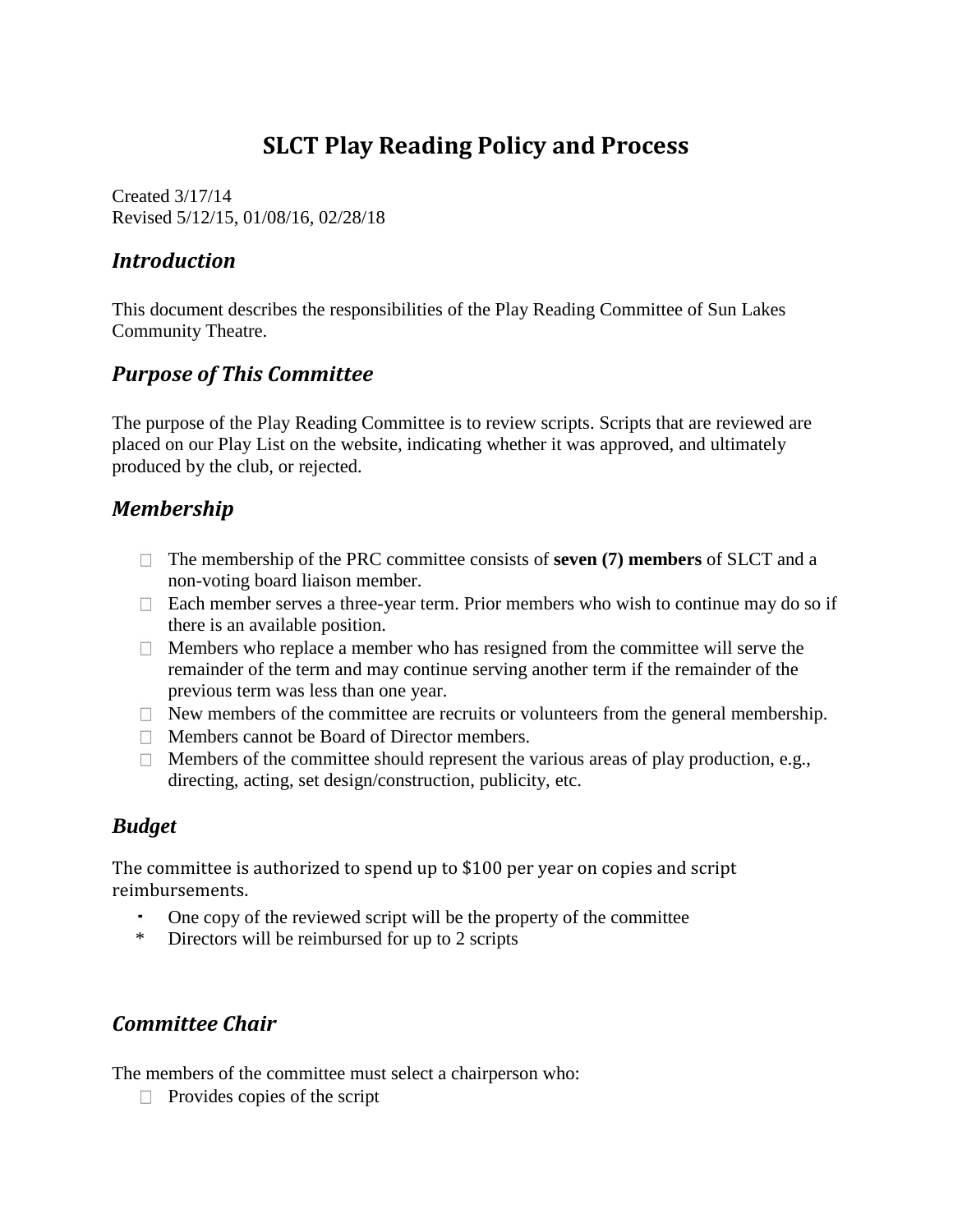- $\Box$  Conducts the meetings of the committee
- $\Box$  Establishes the deadline for completing the review of a play
- Ensures that every member of the committee has read and reviewed submitted plays by the deadline
- $\Box$  Contacts Directors if their attendance is required
- $\Box$  Reports the results of the committee's review to the Board.
- $\Box$  Ensures the results are placed on the Play List on the web site.
- $\Box$  Authorizes any expenditures by the committee

#### *Guidelines for Evaluating and Reviewing Scripts*

- $\Box$  A play submitted by a director for approval by the Play Reading Committee (PRC) must adhere to all copyright laws. Deviations from copyrighted scripts, including substantive changes, play snippets and videotaping, must have written approval of the author and/or the publisher, and that written permission must be submitted to the PRC prior to the beginning of rehearsals. Failure to adhere to the above will constitute a copyright infringement and may subject SLCT to significant financial liabilities.
- $\Box$  A play selected by a director that has not been performed by SLCT will require PRC approval.
- $\Box$  Plays listed on the SLCT website ("Past Productions") as having been performed in the past will not require a PRC approval.
- $\Box$  Play subject matter should be appropriate for Sun Lakes audiences with an approximate production run time not to exceed two hours (not including intermission).
- $\Box$  A director who submits a play to the PRC for a final approval and is rejected has the right to petition the BOD.
- $\Box$  The PRC will forward the list of approved plays and the directors who have submitted them to the BOD.

NOTE: It is neither the intention nor desire of the Play Reading Committee to impose restrictions that interfere with a director's creativity, but rather to protect SLCT from copyright infringement and financial liability. We rely upon the integrity and discretion of a director to stay within the copyright parameters set forth by the publisher and to seek written permission from the author/publisher when necessary. Also, the current play list on the SLCT website will remain as a resource list and be considered as a library and NOT as an approved play list. THE ONLY APPROVED PLAYS ARE THOSE THAT APPEAR AS "PAST PRODUCTIONS".

#### *Play Reading Requirements*

.

- $\Box$  Material submitted must be from a member who is a Director for SLCT.
- $\Box$  Director should provide PRC an original script for our files if it is performed. Perusal copies paid for by SLCT should be retained by PRC.
- Dates that plays have been approved will be recorded. Plays approved longer **ago** than 10 years old*,* must be re-submitted to the PRC.